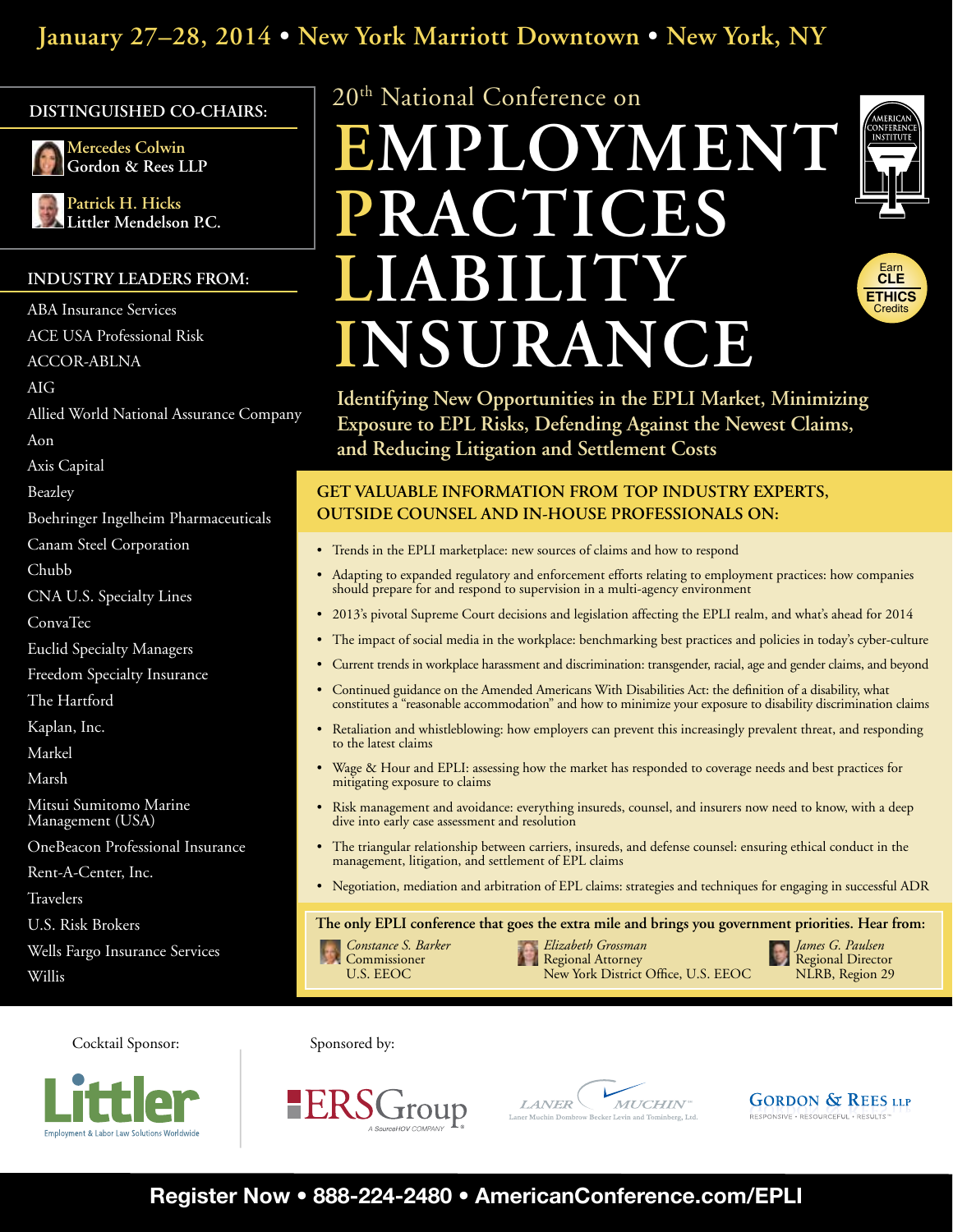# **Be a part of the nation's leading EPLI forum, in its** *20th installment!*

**Last January's conference was the largest in a decade! Don't miss the opportunity to attend the next installment. Speakers from across the nation will come together to ensure that you are prepared to manage and defend against the increasing number of claims being filed, positioned to take advantage of new opportunities in the EPLI market, equipped to minimize exposure to risk, armed to tackle the rising costs of litigation, and primed for aggressive new NLRB and EEOC initiatives and enforcement plans.**

It is more important than ever that claims professionals, underwriters, risk managers, in-house counsel, brokers and outside counsel thoroughly understand the EPLI market, claims trends, how to minimize exposure to risk, and the most effective ways to reduce the costs of defending against and settling EPL claims. Retaliation, discrimination and other types of employment cases are crowding court dockets across the country, and with new sources of claims emerging, the influx of cases is on the rise. **Failure to stay ahead of the curve could lead to catastrophic losses including multi-million dollar verdicts and settlement amounts.**

That is why you cannot afford to miss **American Conference Institute's 20th National Employment Practices Liability Insurance** conference. For more than a decade, this conference has been attracting leaders from both the insurance and employment law communities. This installment has been revamped and updated to include enhanced industry perspectives, and to account for new developments, strategies and industry trends. Hear cutting-edge discussions from our exceptional faculty, with industry leaders from: *ABA Insurance Services, ACE USA Professional Risk, ACCOR-ABLNA, AIG, Allied World National Assurance Company, Aon, Axis Capital, Beazeley, Boehringer Ingelheim Pharmaceuticals, Canam Steel Corporation, Chubb, CNA U.S. Specialty Lines, ConvaTec, Euclid Specialty Managers, Freedom Specialty Insurance, The Hartford, Kaplan, Inc., Markel, Marsh, Mitsui Sumitomo Marine Management (USA), OneBeacon Professional Insurance, Rent-A-Center, Inc., Travelers, U.S. Risk Brokers, Wells Fargo Insurance Services, Willis, and many others.*

**PLUS**, enhance your experience at the conference by also attending the primer:

**Fundamentals of the EPLI Market: A Boot Camp for Underwriters, Claims Counsel, Brokers, and Corporate and Private Practice Employment Attorneys**

You do not want to miss this unparalleled opportunity to network with industry leaders while obtaining the information that you need to achieve success in the evolving EPLI marketplace. This must-attend event will fill up quickly, so register now by calling **1-888-224-2480**, faxing your registration form to **1-877-927-1563**, or registering online at **www.AmericanConference.com/EPLI.**

# **Who You Will Meet**

- **In-House EPL Professionals, including:**
	- **Underwriters**
	- **Claims Counsel**
	- **Employment Counsel**
	- **Brokers**
	- **Product Managers**
	- **Risk Managers**
	- **Human Resource Managers**

**Private Practice Attorneys Specializing in:**

- **Labor and Employment**
- **Insurance**
- **Employment Discrimination**
- **Class Actions**

# **Continuing Legal Education Credits**



Accreditation will be sought in those jurisdictions requested by the registrants who have continuing education requirements. This course is identified as nontransitional for the purposes of CLE accreditation.

**ACI** certifies that the activity has been approved for CLE credit by the New York State Continuing Legal Education Board in the amount of 13.5 hours, of which 1.0 will apply to ethics. Additional 2.0 credit hours will apply to participation in the pre-conference workshop.

**ACI** certifies that this activity has been approved for CLE credit by the State Bar of California in the amount of 11.25 hours, of which 1.0 will apply to ethics. Additional 2.0 credit hours will apply to participation in the pre-conference workshop.

**ACI** has a dedicated team which processes requests for state approval. Please note that event accreditation varies by state and **ACI** will make every effort to process your request.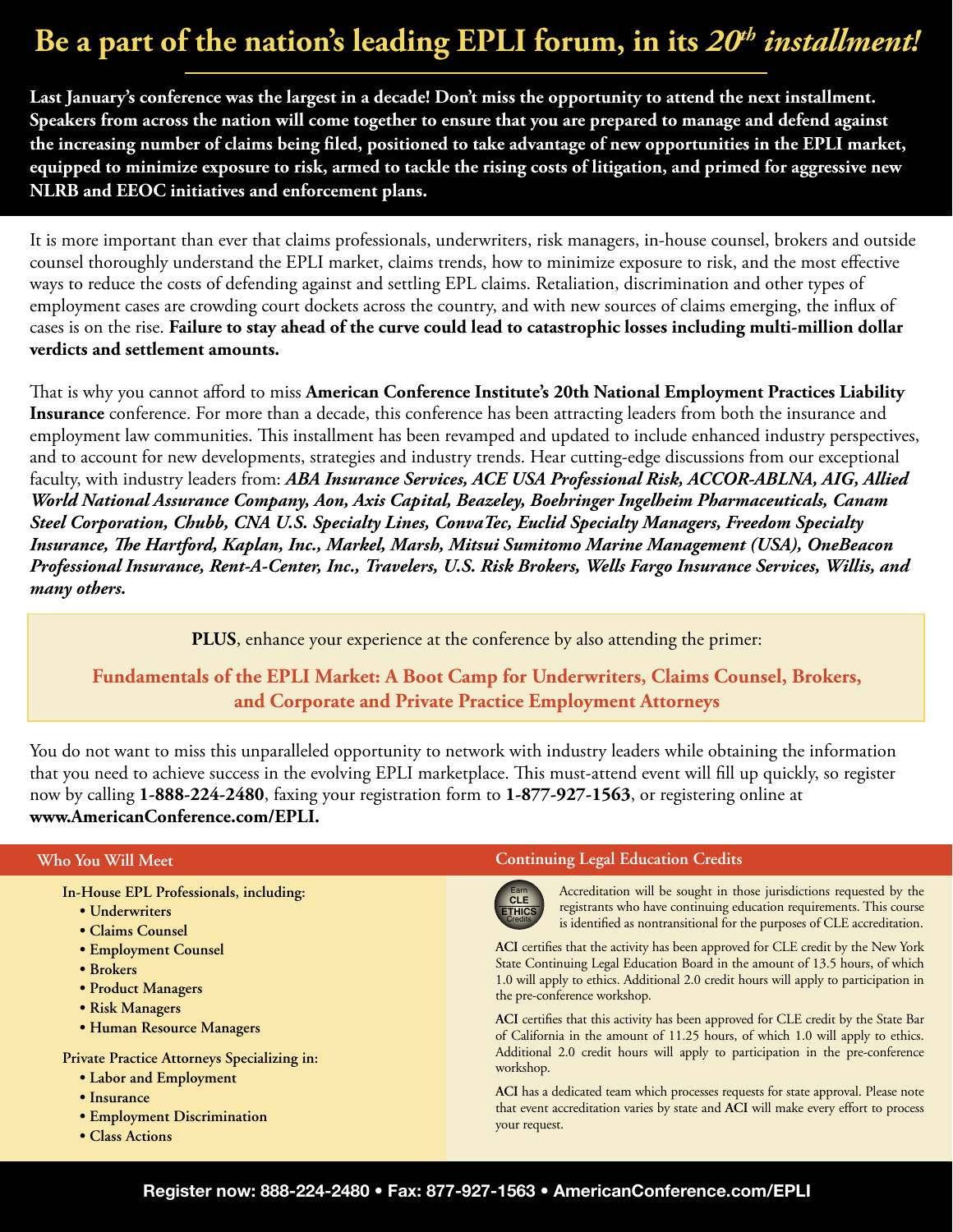# **Day One: Monday, January 27, 2014**

# 7:00 **Main Conference Registration**

# 8:00 **Co-Chairs' Opening Remarks** *Mercedes Colwin*



Managing Partner, New York Offices Gordon & Rees, LLP



*Patrick H. Hicks* Shareholder Littler Mendelson P.C.

# 8:15 **The Evolution of EPLI Policies: Views from the Brokers, Carriers and In-House Labor and Employment Counsel on Claims Trends, Minimizing Claims, Controlling Costs and the Current Pulse of the EPLI Marketplace**

# **Brokers/Carriers Part I 8:15**

*Thomas P. Hams* Managing Director National EPLI Practice Leader Aon Financial Services Group

*Raymond Cashman* Senior Claims Manager Freedom Specialty, a Nationwide Company

*Ann M. Longmore* Executive Vice President and Product Leader, Executive Risks Practice Willis

*Laura M. Simmons* EPLI Claims Manager ABA Insurance Services

*Brian Weiss* Vice President FINEX North America

*Joanne Lloyd-Bragg* VP Claims Axis Capital

*Miles R. Afsharnik* Senior Vice President, Claim and Legal Resource Director, Professional Risk Group Wells Fargo Insurance Services USA, Inc.

### **Brokers/Carriers Part II 9:15** (morning break 10:25-10:35)

*David T. Vanalek, Esq.* Manager, Claims- Professional Liability Markel

*David Perkins* Executive Vice President U.S. Risk Brokers, Inc.

*Cara Lovering* Vice President, EPLI Portfolio Management Travelers

*Trudy Hardin* Vice President, EPLI Product Manager Aon

*Kenneth Latham* Vice President EPLI Product Manager ACE USA Professional Risk

*Julie Levinsohn* Senior Claims Consultant Hartford Financial Products

*Daniel Aronowitz* Managing Principal Euclid Specialty Managers

- Identifying emerging opportunities; identifying and acquiring new business opportunities; working with brokers to acquire new business; looking at new and cutting edge coverage and premiums; status check on rate
- How brokers are representing clients in the current market
- Bringing new products to market: identifying coverage gaps in the market; underwriting concerns; claims considerations
- • Trends and potential vulnerabilities: new tactics for managing EPLI
- How a slow economic recovery will impact the EPLI market
- Claims trends: types of claims; industries with the most claims
- Underwriting considerations as they relate to claims trends and market conditions
- How carriers are responding to the increased number of EPL claims being filed
- Foreign claims: insuring US companies with foreign locations; which carriers have these polices and what is being covered?
- What is the market offering now?

Moderator of Panels:



*Mercedes Colwin*  Managing Partner, New York Offices Gordon & Rees, LLP

**In-House Labor and Employment Counsel 10:35**

*Philip I. Weis* Director & Senior Employment Counsel Boehringer Ingelheim Pharmaceuticals, Inc.

*Stephen P. Tasy* Senior Vice President and General Counsel Mitsui Sumitomo Marine Management (U.S.A.), Inc.

*Michael R. Von Ohlen* Vice President, Legal Affairs ConvaTec

*Christopher E. Paetsch* Vice-President and Associate General Counsel Kaplan, Inc.

*Ron Peppe* Vice President Legal & Human Resources Canam Steel Corporation

- When is coverage needed?
- Avoiding law suits by minimizing claims: Early resolution strategies
- Negotiating settlements with multiple defendants and claims
- Best practices for controlling the cost of the defense of claims: payouts; alternative fee arrangements; implementing internal cost-reduction procedures; reducing the costs associated with the use of defense counsel; considerations when selecting and using defense counsel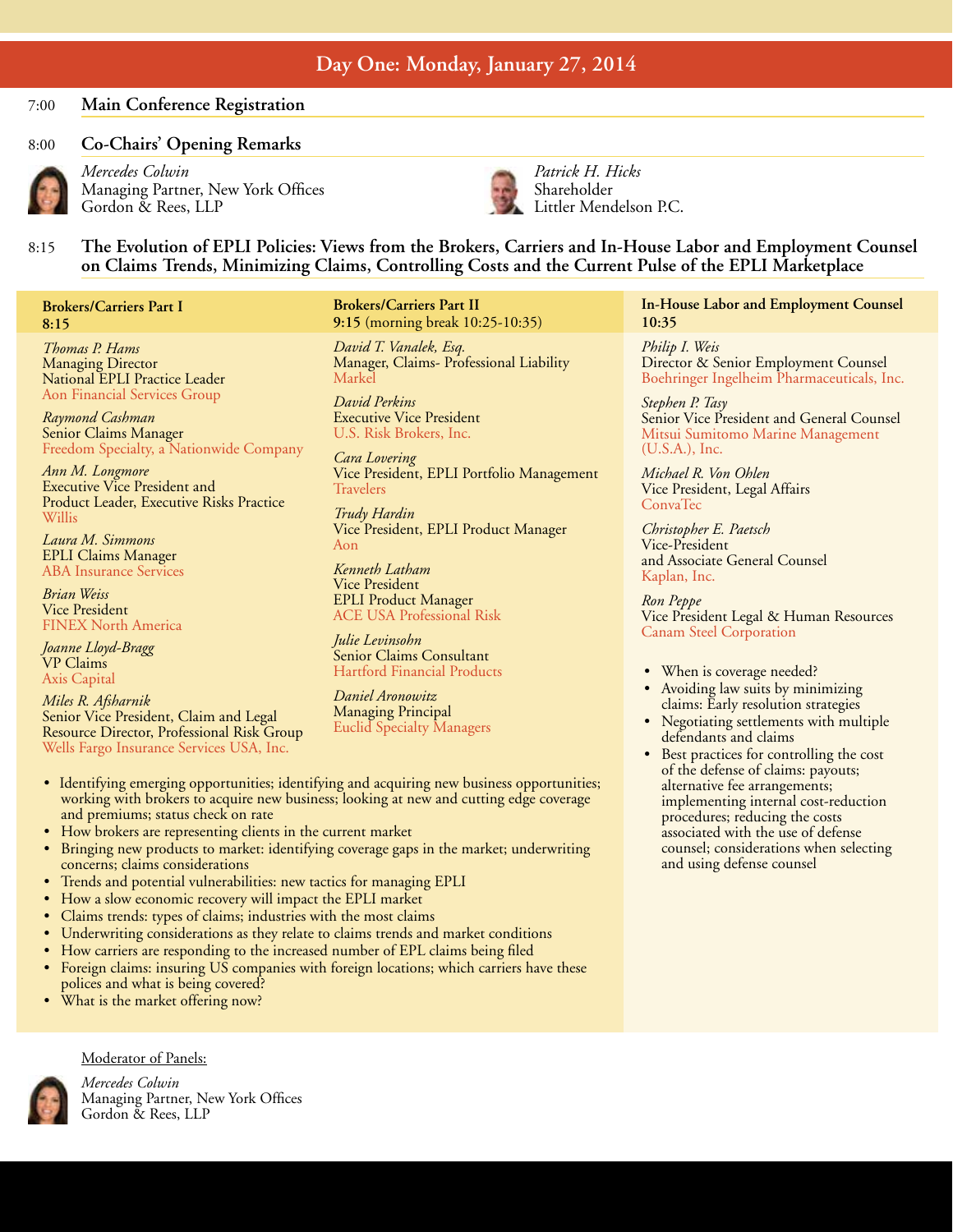# 11:50 **Keynote Address: EEOC Initiatives for 2014 and Lessons Learned from 2013**



*Constance S. Barker*  Commissioner U.S. Equal Employment Opportunity Commission

The U.S. Equal Employment Opportunity Commission shows no signs of letting up on its aggressive agenda. From the issuance of the EEOC's restrictive criminal background check guidance to the agency's far reaching Strategic Enforcement Plan, employers are left wondering what will be next. Commissioner Barker will share her candid views on the EEOC's recent actions and its future direction. She will also discuss the top compliance issues she believes employers should be aware of in 2014.

# 12:35 **Networking Luncheon for Speakers and Delegates**

1:35 **Adapting to Expanded Regulatory and Enforcement Efforts Relating to Employment Practices: How Companies Should Prepare for and Respond to Supervision in a Multi-Agency Environment**



*Elizabeth Grossman*  Regional Attorney New York District Office U.S. Equal Employment Opportunity Commission



*Linda G. Burwell*  Founder Nemeth Burwell, P.C.

*Kenneth P. Carlson, Jr.*  Partner

Constangy Brooks & Smith, LLP

- Responding to the recent aggression of the EEOC and other agencies
	- Assessing the trend towards more detailed investigations, fact-finding conferences, and mediations – and their impact on defending charges
	- New obligations to the "long term unemployed"
	- Defending against statistical charges
	- EEOC guidelines on criminal background checks
	- Update on systemic discrimination initiative
- • Preparing for increased coordination amongst EEOC offices around the nation
- NLRB initiatives effecting employers with EPL coverage
- • Department of Labor initiatives effecting employers with EPL coverage
- • Guiding claims through the EEOC, NLRB and state agencies

# 2:40 **2013's Pivotal Supreme Court Decisions and Legislation Affecting the EPLI Realm**



*Gerald L. Maatman*  Partner Seyfarth Shaw

*Michael W. Hawkins*  Partner Dinsmore & Shohl LLP



*Ricki Roer* Partner Wilson Elser

*Stephen H. Kahn* Founding Partner Kahn Opton, LLP

- • Rulings from the Supreme Court affecting EPLI claims
- State legislation affecting EPLI claims
- • The "trickle down effect" of what's going on in Washington
- • How to stay ahead of the curve

# 3:45 **Afternoon Break**

3:55 **The Impact of Social Media in the Workplace: Benchmarking Best Practices and Policies in Today's Cyber-Culture** 



*James G. Paulsen*  Regional Director National Labor Relations Board



*Laura Lapidus* EPL Risk Control Consulting Director CNA Insurance

*Edward McNally* National EPL Practice Leader Commercial and Financial Institutions CNA U.S. Specialty Lines



*Jeffrey D. Patton*

Member in Charge of Winston-Salem Office Spilman Thomas & Battle, PLLC

- EEOC policies regarding social media
- • NLRB recent guidance on social media
- How social media impacts the workplace from a wage and hour perspective
- • Corporate polices on the use of social media
- • How is social media affecting the hiring process - Limitations on the use of background checks
- • Lessons learned from use of social media in the workplace
- • Pitfalls to avoid when using social media to screen potential and current employees
	- Minimizing exposure to potential privacy and discrimination claims
	- Best practices regarding accessing information that would otherwise not be readily available to an employer
- Using social media as evidence
- • Determining whether and when to use information obtained from social media sources to make employment decisions
- • Assessing the potential for employer liability arising from employee use of social media, both on and off of corporate time
- Implementing policies and procedures to prevent employee misuse of social media
	- Responding to employee misconduct
- Privacy concerns that can arise from employer and employee use of social media
	- Recent social media privacy legislation: CA, MI, IL, DE, NJ and MD
- • Managing and defending against claims arising from the use of social media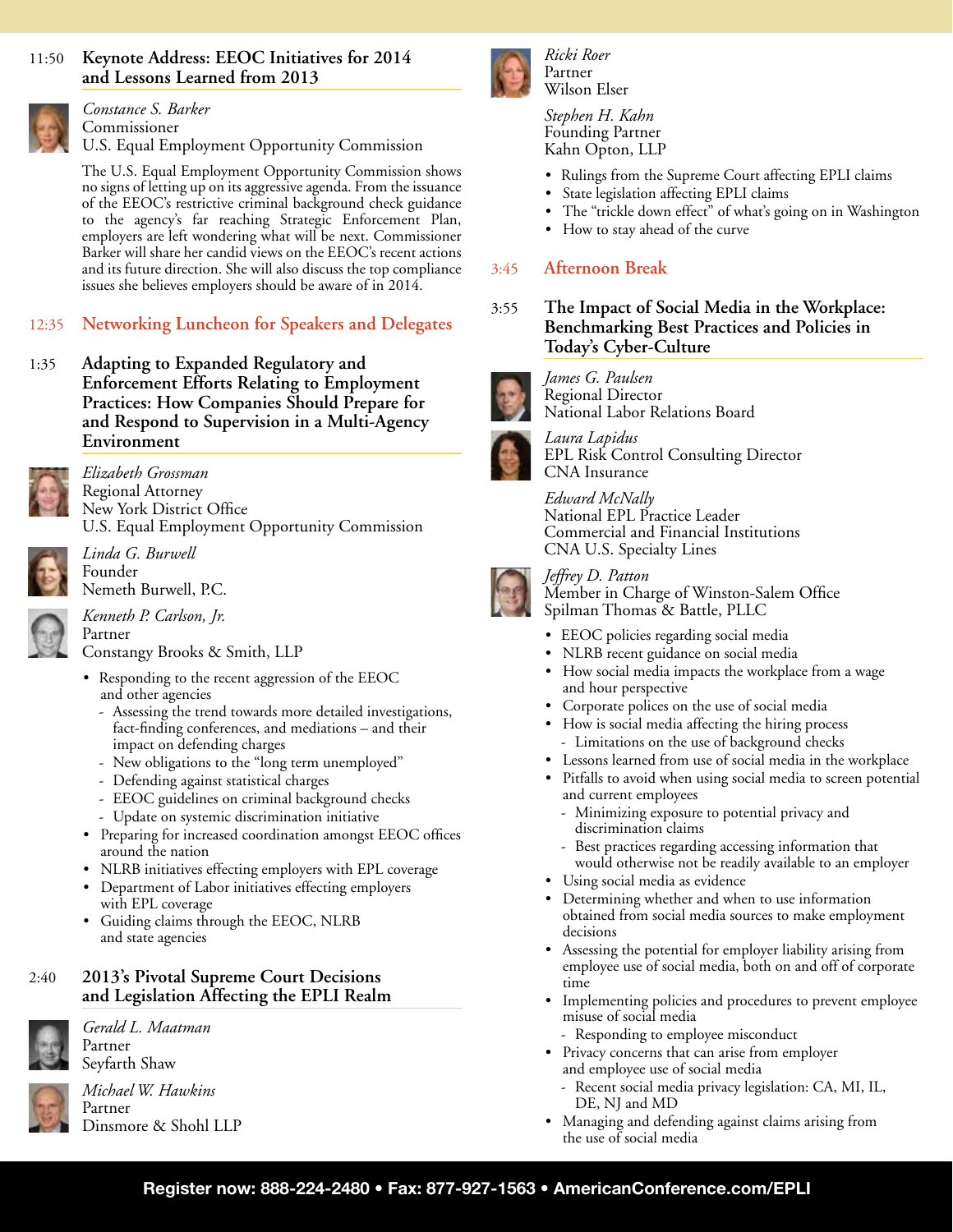- • EPLI coverage as it relates to the use of social media by employers and employees
- 5:05 **Cocktail Reception Sponsored By:**



# **Day Two – Tuesday, January 28, 2014**

# 7:00 **Continental Breakfast**

- 8:00 **Co-Chairs' Remarks**
- 8:05 **Current Trends in Workplace Harassment and Discrimination: Transgender, Racial, Age and Gender Claims**



*Jeffrey Schagren* General Counsel Accor – ABLNA



*Joseph A. Starr*  Partner Starr, Butler, Alexopoulos & Stoner, PLLC

*Elizabeth A. Roussel* Partner Adams and Reese LLP

• New sources of claims

- Transgender discrimination and harassment
- EEOC and other agency decisions related to transgender claims
- Other sources of harassment and discrimination claims: race, age and gender
- • Effective procedures for reducing exposure to these types of claims
- • Lessons learned from pivotal decisions
- Sexual harassment outside the corporate environmentrestaurant employers
- 9:15 **Continued Guidance on the Amended Americans With Disabilities Act: The Definition of a Disability, What Constitutes a "Reasonable Accommodation" and How to Minimize Exposure to Disability Discrimination Claims**

*Mary L. Harokopus* Senior Counsel – Labor and Employment Rent-A-Center, Inc.



*Richard L. Steer*  Partner Tarter Krinsky & Drogin LLP

*Brian McMillan*  Shareholder Littler Mendelson, P.C.

- Understanding the assumption in favor of a disability - How far will the definition reach
	- EEOC's recent initiatives on the definition of a disability
- Overcoming ongoing hurdles relating to the ADA amendments
- How this is playing out in the courts
- Are plaintiffs having more success surviving summary judgment?
- The EEOC's continued efforts on ADA litigation
- Reasonable accommodation and the Interactive Process - Determining whether or not an employee has a disability and the duty to provide reasonable accommodation
	- EEOC's expanding view of a reasonable accommodation
	- Hurdles in accommodating mental disabilities
- Third party facility claims being made against restaurants/ hotels under the new amendments

# 10:25 **Morning Coffee Break**

10:35 **Retaliation and Whistleblowing: How Employers Can Prevent This Increasingly Prevalent Threat, and Responding to the Latest Claims** 

> *John W. Hamlin, Esq.*  Chief Employment Counsel Marsh & McLennan Companies, Inc.



*David Long-Daniels* Shareholder, Chair of the Atlanta Labor and Employment Practice Greenberg Traurig LLP

*Theresa Smith Lloyd*

Partner Plunkett Cooney, P.C.

- • Implementing risk management techniques, including:
	- developing and implementing an effective anti-retaliation policy
	- monitoring supervisors for adverse actions following an employee complaint
	- implementing a reporting process for unlawful retaliation
	- resolving employee complaints fairly and confidentially
	- when and how to conduct an internal investigation
	- evaluating adverse employment decisions before they are implemented
- Supreme Court's expansion of who can be subject to retaliation: third party retaliation or 'cat's paw theory'
- • Effect of *University of Texas Southwestern Medical Center v. Nassar*
- Overcoming jury sympathy for employees and bias towards employers in retaliation cases
- Preventing and minimizing punitive damages in retaliation cases
- Interpreting "adverse action": how broad is it?
- • Distinguishing between legitimate claims and disgruntled employees
- • Underwriting coverage in light of recent case law developments
- Insurability of punitive damages in retaliation claims
- • FMLA and retaliation claims
- Countering the usage of discrimination and whistleblower claims as precursors to retaliation claims SOX-related claims
- • Preventing retaliation claims on the basis of an invalid discrimination claim
- Improving the likelihood of succeeding at summary judgment

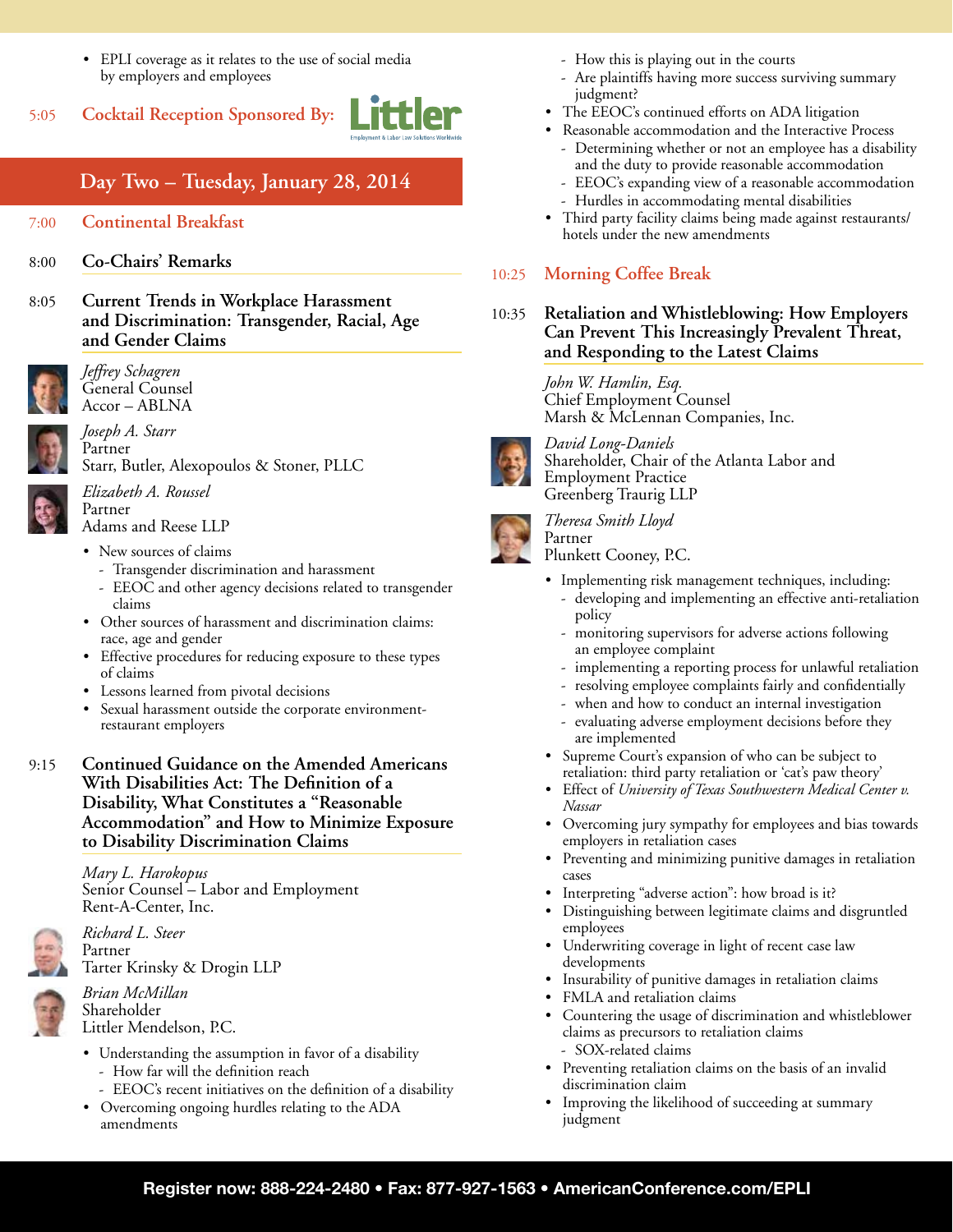# 11:45 **Wage & Hour and EPLI: Assessing How the Market Has Responded to Coverage Needs and Best Practices for Mitigating Exposure to Claims**



*Paul J. Siegel*  Partner Jackson Lewis LLP



*Paul Lukas*  Partner Nichols Kaster, PLLP



*Julianna Ryan*  Partner Kaufman Borgeest & Ryan LLP

## *Michael J. Puma* Partner

Morgan Lewis & Bockius LLP

- Evaluating industry trends relating to wage and hour coverage
- Determining whether to offer wage and hour coverage
	- Is the market hardening?
	- Competitive considerations
	- Public policy
- Which carriers are beginning to dip their toes in the water?
- • What types of employers will have coverage?
- Underwriting considerations when offering wage and hour coverage
	- Scope of coverage
	- \* Defense-only sublimits
	- \* Indemnity coverage
	- \* Coverage limits
	- \* Claim types: overtime, misclassification, exempt status
	- Factors to consider
	- \* Insured's policies and procedures
	- \* Employee composition
	- \* Industry-specific considerations
- • Assessing the costs and benefits of available wage and hour coverage
- Understanding ERISA claims as they relate to wage and hour claims
- Impact on EPLI of overlap between wage and hour claims and other EPL claims
- Reducing exposure to wage and hour claims
	- Instituting effective policies and procedures
	- Obtaining review by outside counsel
- EPLI issues that can arise involving independent contractors or joint employment

# 12:55 **Networking Luncheon for Speakers and Delegates**

1:55 **Risk Management and Avoidance: Everything Insureds, Counsel, and Insurers Now Need to Know, With a Deep Dive Into Early Case Assessment and Resolution**

> *Deanna M. Beacham, Esq.* Assistant Vice President Chubb Group of Insurance Companies

*Patrick Hicks* Shareholder Littler Mendelson, P.C.

Financial Lines Claims

*Lauren Levy*

AIG



*Dina M. Gold* Senior Attorney Drinker Biddle & Reath LLP

• Best Practices for efficiently resolving and setting EPLI claims

U.S. Claims Officer, Employment Practices Liability

- • Evaluating an EPL case for settlement consideration
	- Carrier perspective
	- Defense counsel perspective
	- Plaintiffs' counsel perspective
	- Determining which cases have the greatest potential for large damages awards
- • Routine audits of workplace policies for risk management and avoidance

# 3:05 **Afternoon Break**



3:15 **The Triangular Relationship of Carriers, Insureds, and Defense Counsel: Ensuring Ethical Conduct in the Management, Litigation, and Settlement of EPL Claims**

> *Ed Berrios, Esq.* Assistant Vice President Chubb Group of Insurance Companies

*Kim P. Bush* Senior Claims Analyst Allied World National Assurance Company

*Sharon L. Gold* Partner

Wyatt, Tarrant & Combs, LLP

- How this relationship plays out and issues to watch out for
- Tips for getting on insurers' panel of defense counsel
- Cost effective ways to work together
- Balancing representation of handling a case and coverage limits with how much money is spent on the defense
- • Ethical issues that can arise when an employee treats the company's attorneys as his or her own attorneys
	- Ensuring that employees understand your obligations to the company
- • Communication with plaintiffs and company employees what's appropriate and what's not?
- Ethical considerations for corporate counsel, defense counsel, and carrier claims counsel relating to the defense and settlement of covered claims
	- Potential conflicts of interest
	- Resolving contentious issues
- Coordinating the defense with the insured and the carrier
- Gaining a deeper understanding of the motives and interests of both insureds and carriers when they are faced with an EPL claim
- • Carrier perspectives on working with insureds to better manage claims
	- Best practices for giving notice of a claim to a carrier

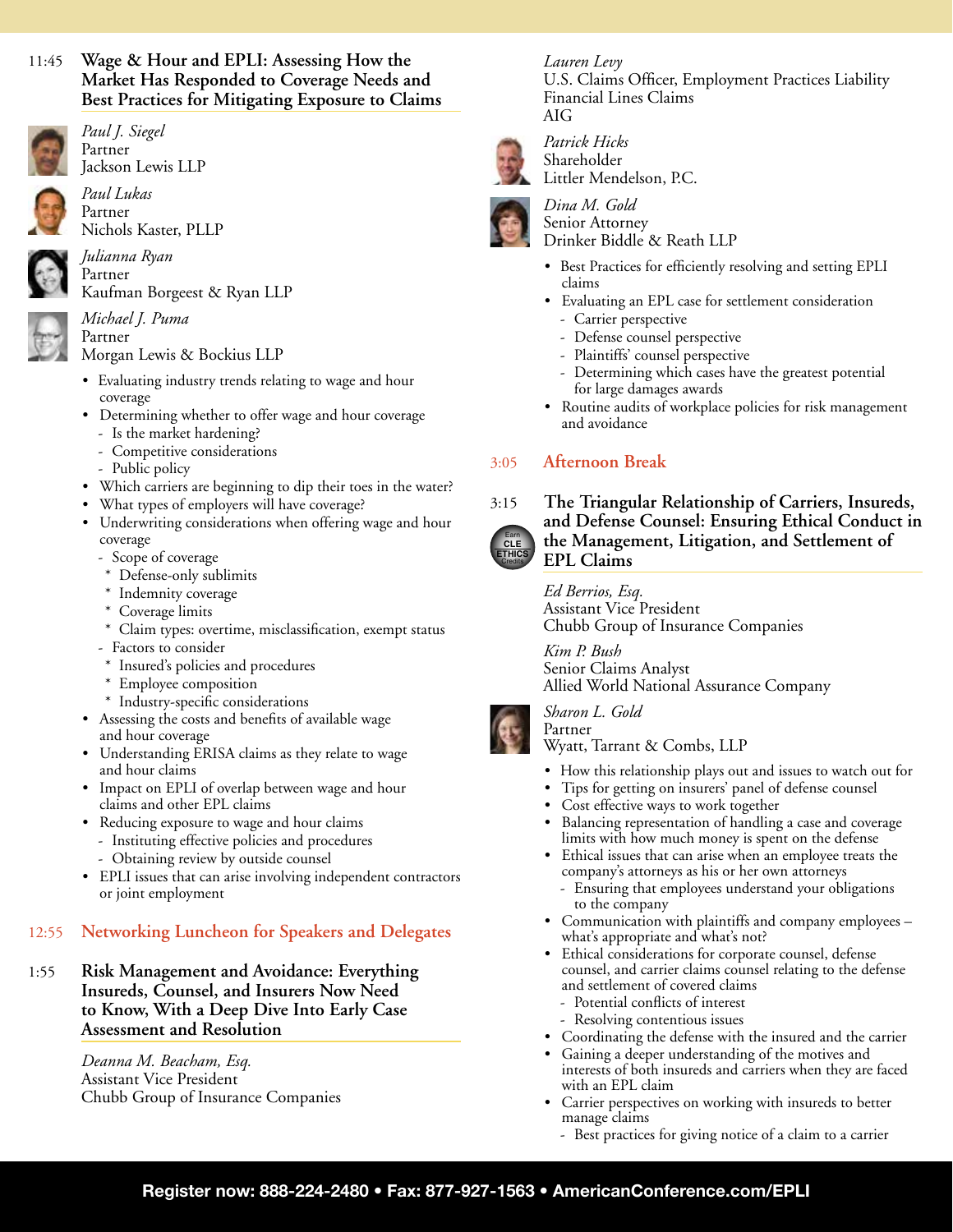- Ensuring that carriers are notified of claims in a timely manner
- Determining when carrier consent is required and whether such consent has been given
- Determining if and when a carrier should be notified of a potential claim
- Carrier expectations as they relate to the defense of a claim and the role of in-house and outside counsel
- Carrier perspective on settlement of claims and how it may differ from the insured's perspective
- How carriers, insureds, and defense counsel can best work together to manage and defend against class actions

# 4:15 **Negotiation, Mediation and Arbitration of EPL Claims: Strategies and Techniques for Engaging in Successful Alternative Dispute Resolutions**

*Kerry Evensen, Esq.*  Vice President, Claims One Beacon Professional Insurance

*Jeffrey Koonankeil* Claims Manager Beazley

*Jonathan Kurens* Senior Vice President & Executive Director Aon Risk Solutions

*Joseph H. Yastrow*  President and Shareholder Laner Muchin



*Jeffrey S. Ranen*  Partner

Lewis Brisbois Bisgaard & Smith LLP

- • Trends toward arbitration: is coverage providing for arbitration as opposed to litigation?
- Settling collective and class actions
- Evaluating recent successes and failures in the use of ADR to resolve EPL claims
	- What has worked, what has not worked, and why?
- • Key break points during litigation at which to consider mediation
- Persuading employees, employers, and carriers to attempt mediation
- Assessing the costs of litigation
- Establishing reserves
- What are the costs, liabilities and actual damages
- Conducting a cost/benefit analysis of your risks and your options
- The insured-carrier dynamic:
- Achieving a result that is satisfactory to both parties
- Assessing the merits of arbitration as a means of resolving a discrimination, harassment or other employment practices claim
- Determining whether to require employees to sign mandatory, binding arbitration agreements and whether such agreements are enforceable
- • State-by-state settlement tendencies

# 5:30 **Conference Ends**

# **Pre-Conference Primer Sunday, January 26, 2014 3:00 – 5:00 pm**

**Fundamentals of the EPLI Market: A Boot Camp for Underwriters, Claims Counsel, Brokers, and Corporate and Private Practice Employment Attorneys**

*Joanne Lloyd-Bragg* VP Claims Axis Capital

*Additional Speakers TBD*

This 360 Boot Camp will provide participants with detailed information on all of the legal and coverage concerns impacting EPL insurance policies. It is imperative for those involved in the claims process to understand what constitutes a claim, what is being covered and what risks the company is exposed to. Whether you are a broker, underwriter, insurer, risk manager or counsel, participants will come away from this session with a firm grasp on the nuts and bolts of the issues associated with EPL insurance, including:

- Understanding the various EPLI policy options and what the market is offering now
	- Claim types
	- Self-insured retentions
	- Attorneys' fees
	- Wage and hour claims
- Where EPLI coverage issues tend to arise
	- Industry analysis
	- Claims trends
- • Typical wordings in EPLI policies
- Interpretation of language in EPLI policies
- • Litigating and settling EPL claims
	- Panel counsel

# **Global Sponsorship Opportunities**

With more than 500 conferences in the United States, Europe, Asia Pacific, and Latin America, **American Conference Institute (ACI)** provides a diverse portfolio devoted to providing business intelligence to senior decision makers who need to respond to challenges spanning various industries in the US and around the world.

As a member of our sponsorship faculty, your organization will be deemed as a partner. We will work closely with your organization to create the perfect business development solution catered exclusively to the needs of your practice group, business line or corporation.

For more information about this program or our global portfolio of events, please contact:

**Wendy Tyler**

Head of Sales, American Conference Institute

**Tel: 212-352-3220 x5242 w.tyler@AmericanConference.com**